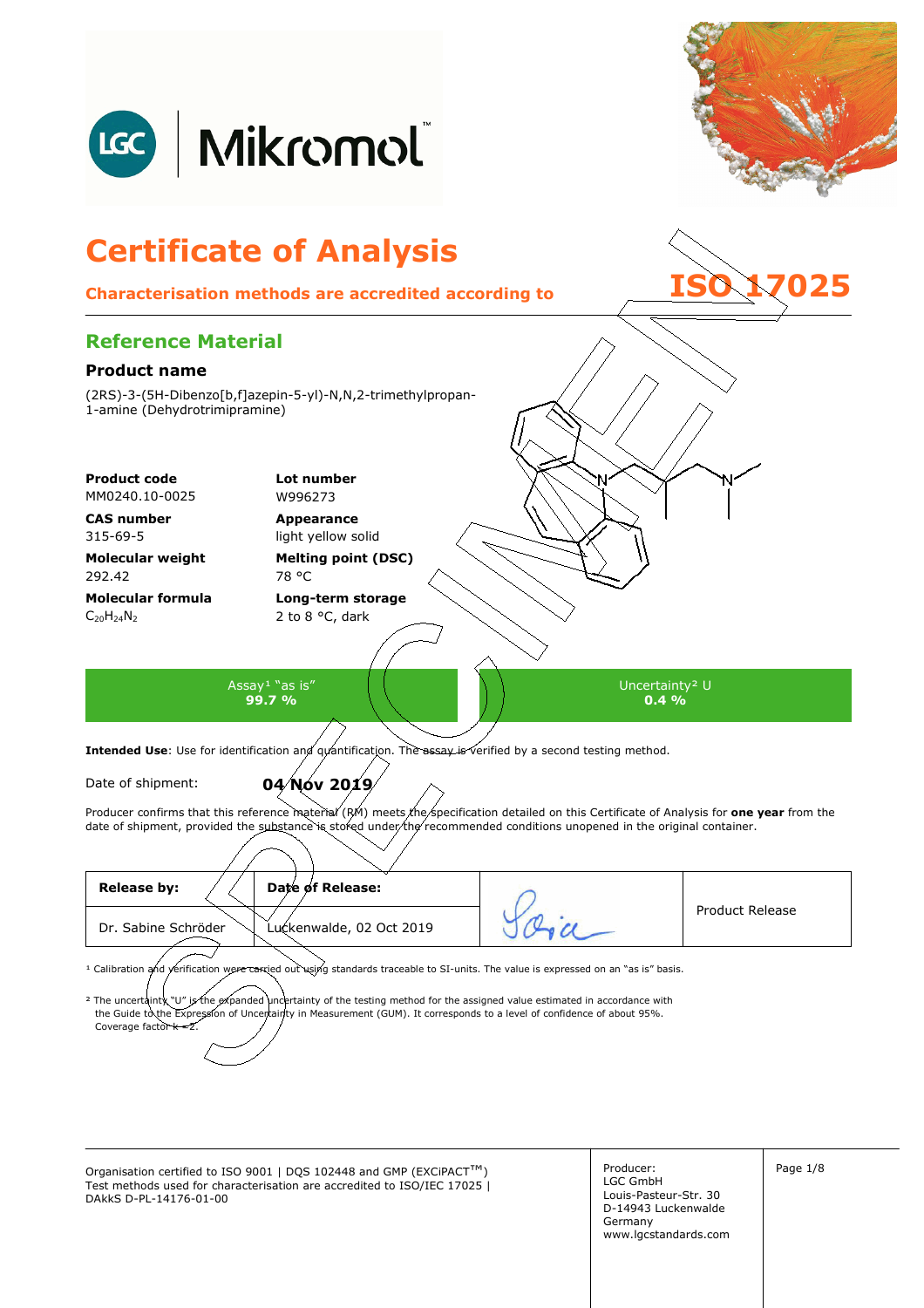

### **Product information**

This RM is intended for laboratory use only and is not suitable for human or animal consumption. This RM conforms to the characteristics of a primary standard as described in the ICH/Guidelines. The values quoted in this Certificate of Analysis are the producer's best estimate of the true values within the stated uncertainties and based on the techniques described in this Certificate of Analysis. The characterisation of this material was undertaken in accordance with the requirements of ISO/IEC 17025, The identity is verified by data . from international scientific literature.

#### **Storage and handling**

Before usage of the RM, it should be allowed to warm to room temperature. No drying is required, as assigned values are already corrected for the content of water and other volatile materials.

Reference Material quality is controlled by regularly performed quality control tests (retests).

### **Further content**

Assigned value Purity Identity Revision table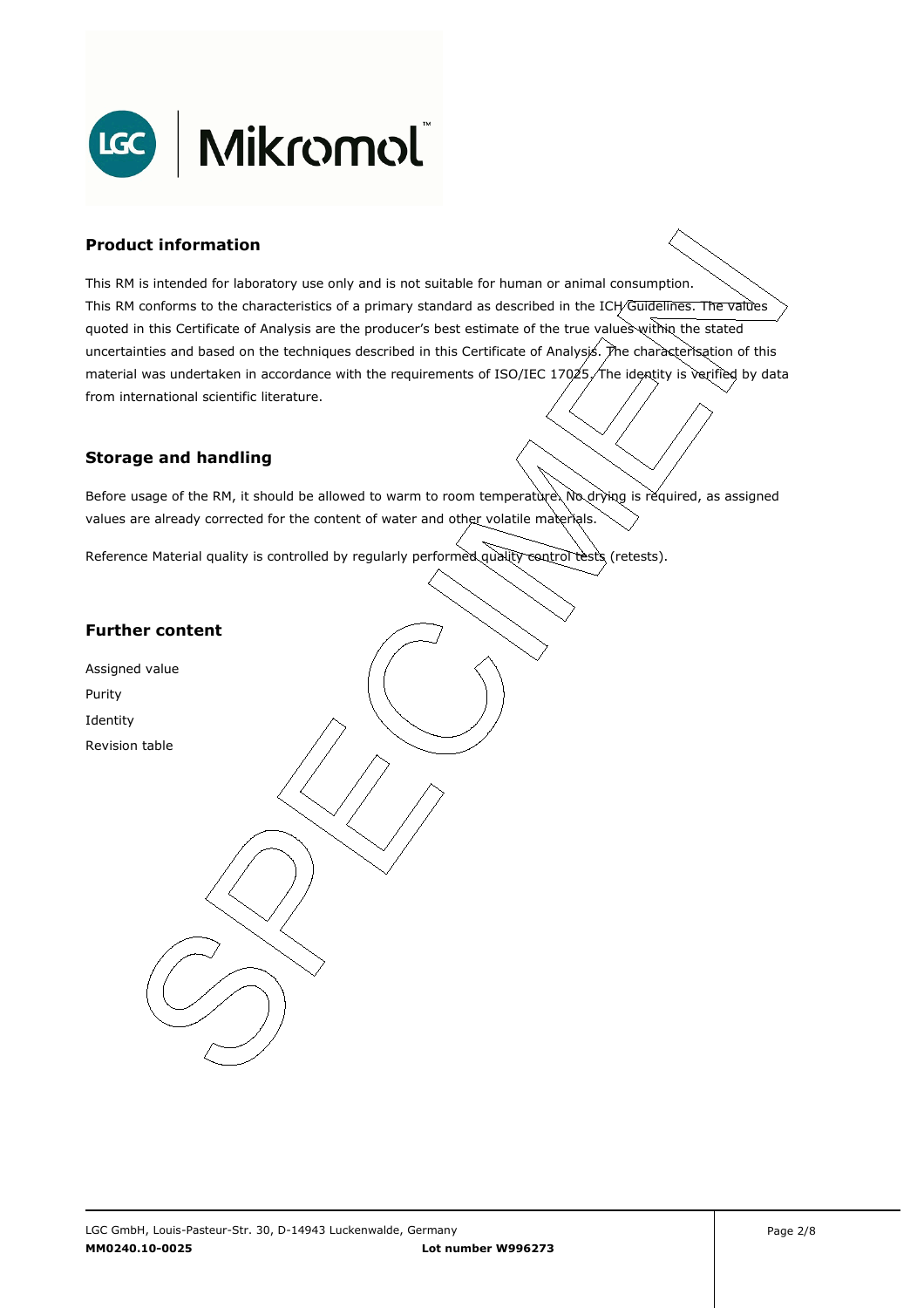

| <b>Assigned value</b>                                                                                         |                                                                                            |                                                                                                                        |  |  |  |
|---------------------------------------------------------------------------------------------------------------|--------------------------------------------------------------------------------------------|------------------------------------------------------------------------------------------------------------------------|--|--|--|
| Assay "as is":                                                                                                | 99.72 %; $U = 0.44$ %                                                                      |                                                                                                                        |  |  |  |
|                                                                                                               |                                                                                            | The assay "as is" is assessed by carbon titration of elemental analysis and is equivalent to the assay based on the    |  |  |  |
|                                                                                                               | not-anhydrous and not-dried substance. The assay is verified by 100% method/máss balance). |                                                                                                                        |  |  |  |
|                                                                                                               |                                                                                            | The verified result lies inside our acceptance criteria, i.e. less than 1.0 % différence to assay assigning technique. |  |  |  |
|                                                                                                               |                                                                                            |                                                                                                                        |  |  |  |
|                                                                                                               | assay can be used for estimation/calculation of measurement uncertainty                    | For quantitative applications, use the assay as a calculation value on the "as is basis". The uncertainty of the       |  |  |  |
|                                                                                                               |                                                                                            |                                                                                                                        |  |  |  |
|                                                                                                               | Method 1: Value assigning technique - carbon titration of elemental analysis               |                                                                                                                        |  |  |  |
| Method                                                                                                        |                                                                                            | percentage carbon found in relation to percentage carbon<br>as calculated for molecular formula                        |  |  |  |
| <b>Result</b> (mass fraction, $n = 3$ )                                                                       |                                                                                            | $99.72$ %; $U = 0.44%$                                                                                                 |  |  |  |
|                                                                                                               |                                                                                            |                                                                                                                        |  |  |  |
|                                                                                                               | Method 2: Value verifying technique - 100% method                                          |                                                                                                                        |  |  |  |
| 100% method (mass balance) with<br>chromatographic purity by HPLC                                             |                                                                                            |                                                                                                                        |  |  |  |
| <b>Result</b>                                                                                                 |                                                                                            | 99.70%                                                                                                                 |  |  |  |
|                                                                                                               |                                                                                            |                                                                                                                        |  |  |  |
|                                                                                                               | The calculation of the 100% method/follows the formula:                                    |                                                                                                                        |  |  |  |
| Purity (%)                                                                                                    |                                                                                            |                                                                                                                        |  |  |  |
| Assay (%) = (100 % - volatile contents $(96)$ )<br>$\ast$<br>100 %                                            |                                                                                            |                                                                                                                        |  |  |  |
|                                                                                                               |                                                                                            |                                                                                                                        |  |  |  |
| Volatile contents are considered as absolute contributions and purity is considered as relative contribution. |                                                                                            |                                                                                                                        |  |  |  |
| Inorganic residues are excluded by additional tests.                                                          |                                                                                            |                                                                                                                        |  |  |  |
|                                                                                                               |                                                                                            |                                                                                                                        |  |  |  |
|                                                                                                               |                                                                                            |                                                                                                                        |  |  |  |
|                                                                                                               |                                                                                            |                                                                                                                        |  |  |  |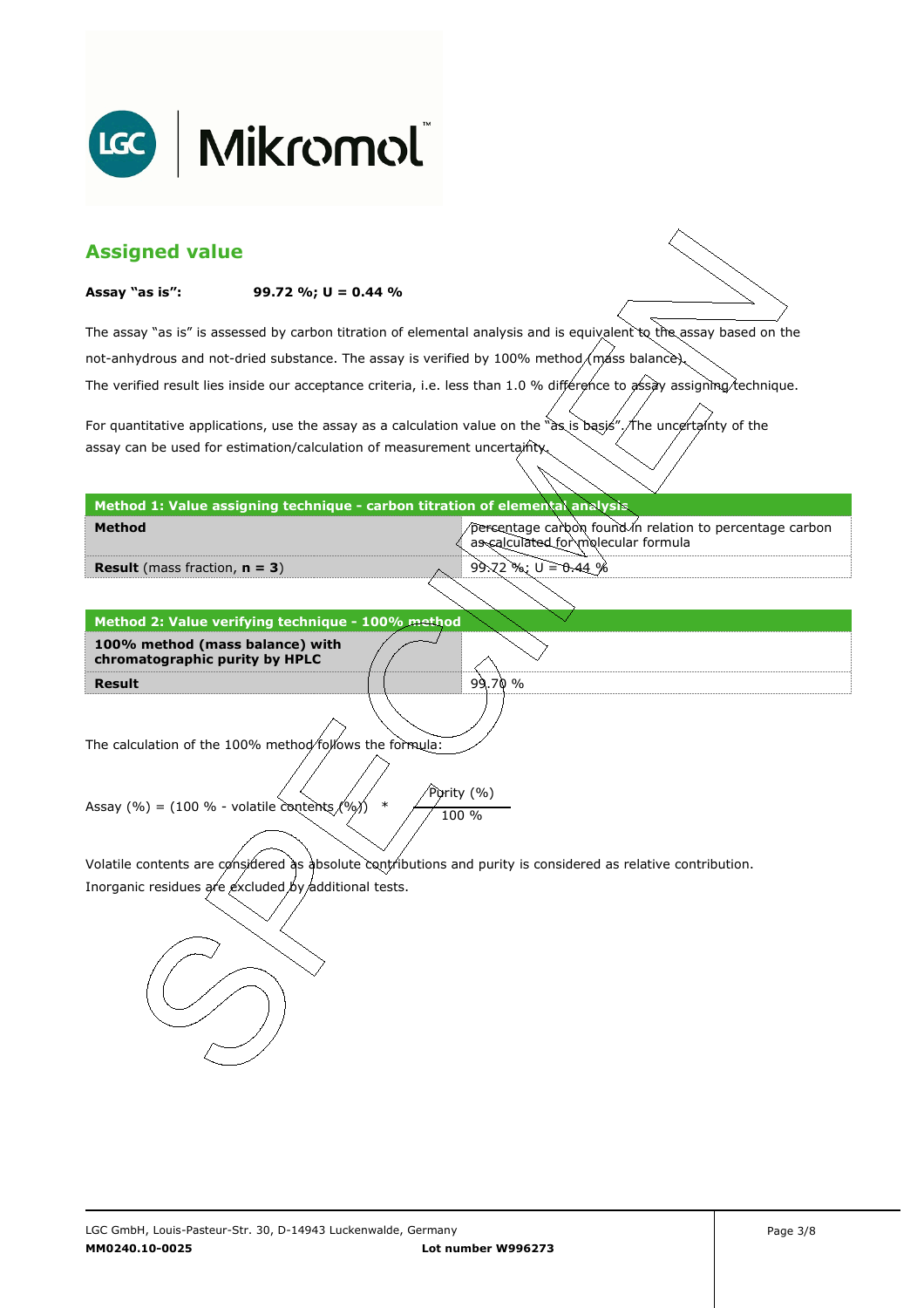

# LGC | Mikromol

## **Purity**

**Purity by High Performance Liquid Chromatography (HPLC)** 

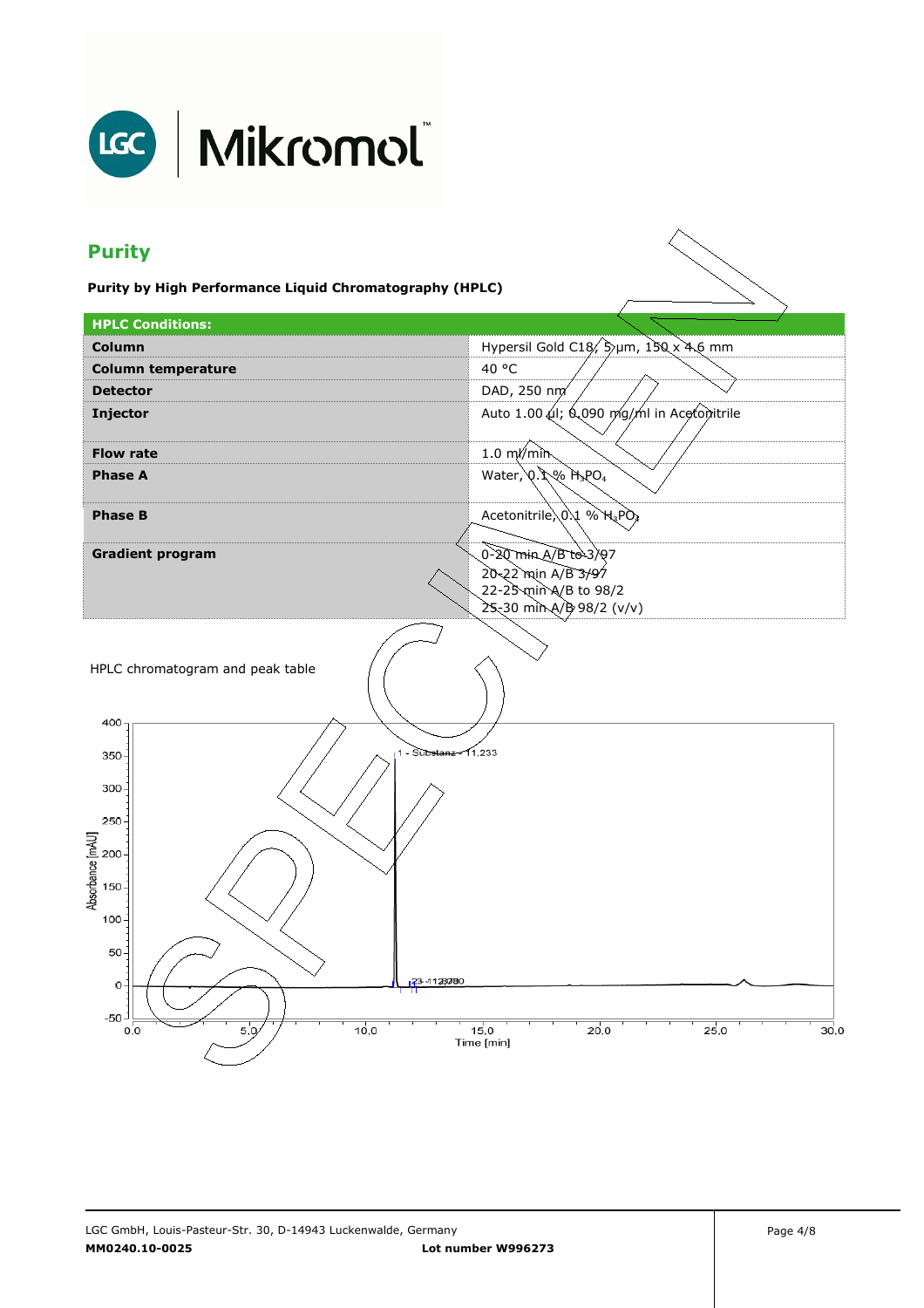

| Area percent report - sorted by signal |                       |        |                     |
|----------------------------------------|-----------------------|--------|---------------------|
| PK#                                    | <b>Retention time</b> | Area   | Area %              |
|                                        | 11.233                | 20.452 | 99.90               |
| 2                                      | 11.870                | 0.012  | 0.06                |
| 3                                      | 12.080                | 0.008  | ∕0.04               |
| <b>Totals</b>                          |                       | 20.472 | $\backslash$ 100.00 |

The content of the analyte was determined as ratio of the peak area of the analyte and the cumulative  $\overline{\phantom{a}}$ areas of the purities, added up to 100 %. System peaks were ignored in calculation.

| Result $(n = 3)$                                                 | $99.89\%$ ; $N = 0.18\%$  |
|------------------------------------------------------------------|---------------------------|
|                                                                  |                           |
| <b>Volatile content</b>                                          |                           |
| <b>Water content</b>                                             |                           |
| <b>Method</b>                                                    | Karl Fischer titration    |
| <b>Result</b> $(n = 3)$                                          | 0.09 %*; $SD \neq 0.02$ % |
| *not accredited testing method                                   |                           |
| <b>Residual solvents</b>                                         |                           |
| <b>Method</b>                                                    | ્મ-NMୂR                   |
| <b>Result</b> $(n = 1)$                                          | Sum: 0.10 %*              |
|                                                                  | 0.10% Dichløromethane     |
| *not accredited testing method                                   |                           |
| <b>Inorganic residues</b>                                        |                           |
| Method: Elementary analysis                                      |                           |
| Inorganic residues can be excluded by elementary analysis (CHN). |                           |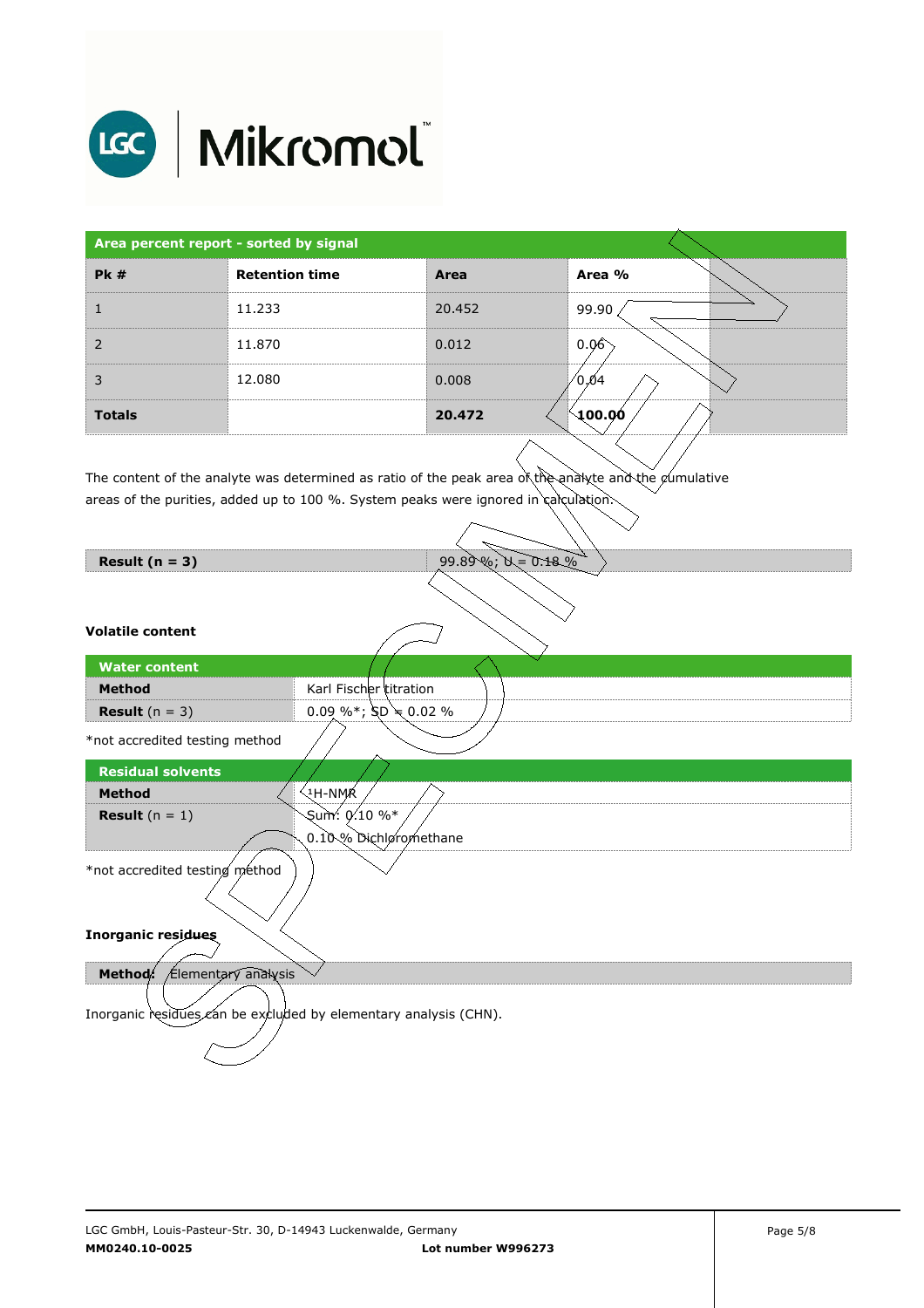

### **Identity**

The identity is assessed by ISO/IEC 17025 accredited testing methods.

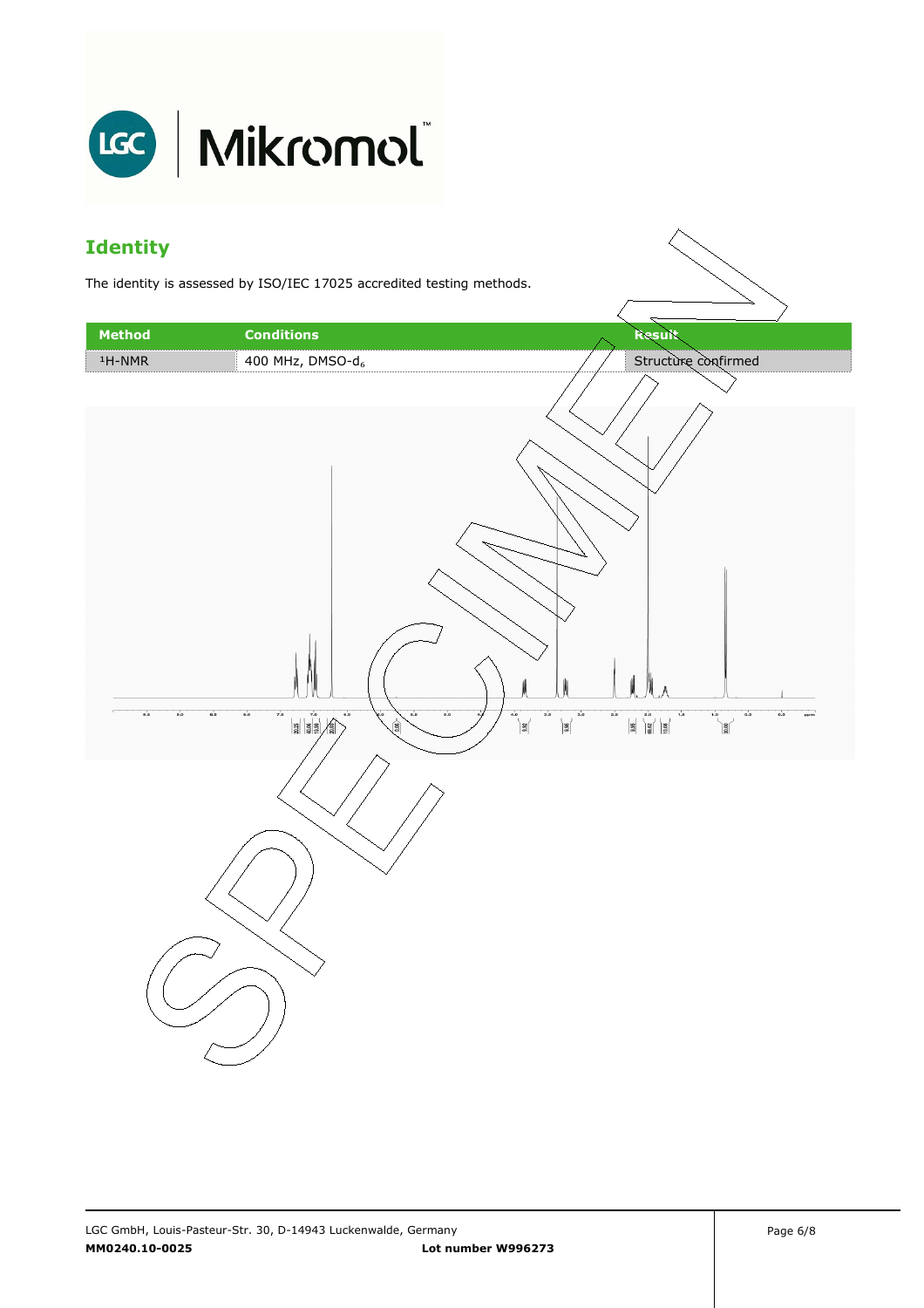

# LGC Mikromol

| <b>Method</b>                                                                                               | <b>Conditions</b>                                                          | <b>Result</b>                       |
|-------------------------------------------------------------------------------------------------------------|----------------------------------------------------------------------------|-------------------------------------|
| MS                                                                                                          | 3.5 kV ESI+; capillary temperature: 269 °C<br>Theoretical value: 293.20123 | Structure confirmed                 |
|                                                                                                             |                                                                            |                                     |
| Apex<br>$110 -$<br>$\%$<br>100-<br>$90 -$<br>80-<br>70<br>60<br>50-<br>$40 -$<br>$30 -$<br>$20 -$<br>$10 -$ | Scan: #297, RT: 3,13 min NL: 5,08E+008<br>293,20049<br>294,20381           | FTMS + PESI Full ms [80.00-1000.00] |
| 6022<br>199,98766<br>ō-<br>200<br>$50^{\circ}$                                                              | 295,20705<br>400<br>$\overline{500}$<br>600<br>300                         | mlz<br>700<br>800<br>900<br>1.000   |
|                                                                                                             |                                                                            |                                     |